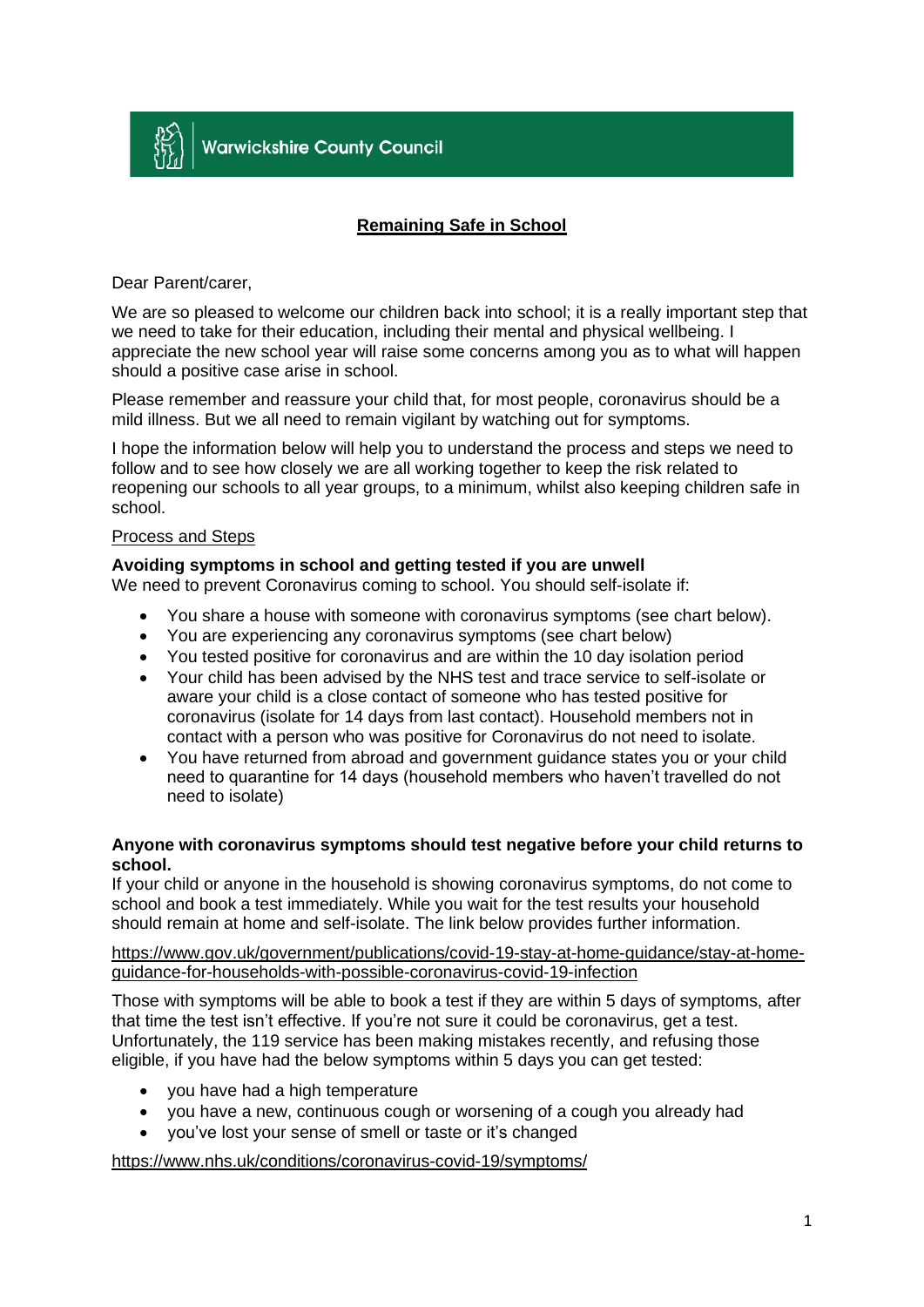If your child is positive inform the school immediately, we need the test result, positive or negative to enable us assure our community that we are doing all we can to prevent the opportunity for spread of Coronavirus in the school.



# Booking a Test

You can book a test online at<https://www.gov.uk/get-coronavirus-test>

Testing slots are refreshed throughout the day but the best time to book a test is after 8pm, sometimes trying postcodes of different Local Authorities can come up with additional local test centres. If you are unable to test within the 5 day window from symptoms starting, you must remain off school for the full 10 days – as we would not know if you were negative. In addition siblings must remain off school for 14 days as close contacts

Please do not book a home test unless you have no form of transport to get to a test centre, as the results of these can take a long time to come back, you must find your priority post box to return these. Please read the information in the link below.

<https://www.royalmail.com/priority-postboxes>

## **Preventing transmission in and around our school**

On School transport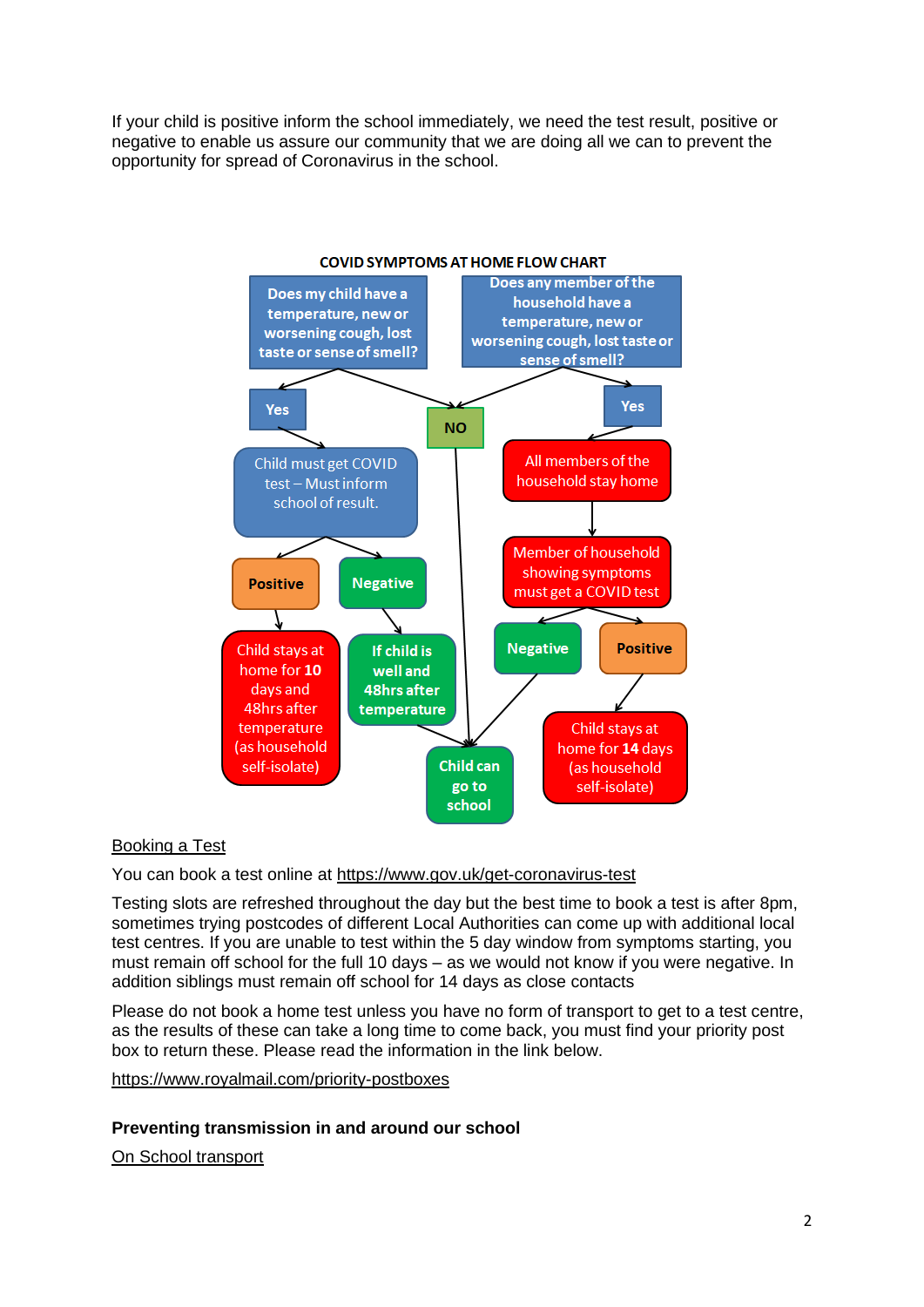Our home to school transport has the same consistent children on each bus, to prevent wider transmission in this setting we have requested that all children must sit in the same seat every time they travel. As a result, if there was a case on a bus, only those children that sat within 2m of the positive child need to self-isolate; not the whole bus. School buses are traveling to more than one school in many cases, those over 11 and not exempt, must wear a face covering.

## Please wear face coverings when dropping off and collecting your children.

We know face coverings are one of the many tools which have been recommended as a mitigating factor when people are not able to maintain 2-metre social distancing.

## **What happens when there has been a positive case in School?**

- As soon as we are informed of a person who tests positive for Coronavirus, we immediately identify all close contacts and inform them not to come to school/send them home immediately to self-isolate for 14 days. This prevents the virus from spreading in school. Household members of close contacts do not need to self-isolate unless they develop symptoms
- On some occasions we may send home all possible close contacts as we review the situation and welcome children back who haven't been in close contact.
- The school works with the DfE, PHE and with the Public Health team at Warwickshire County Council for the best advice on next steps.

# **Who is considered a close contact in a school setting?**

#### **CLOSE CONTACT FLOW CHART**



#### **If a close contact becomes unwell whilst self-isolating**

If a close contact becomes unwell, within the 14 day period, as a close contact with a confirmed positive it is possible you may have Coronavirus. **Please book a test online.**  Your household are to self-isolate until the test results are received